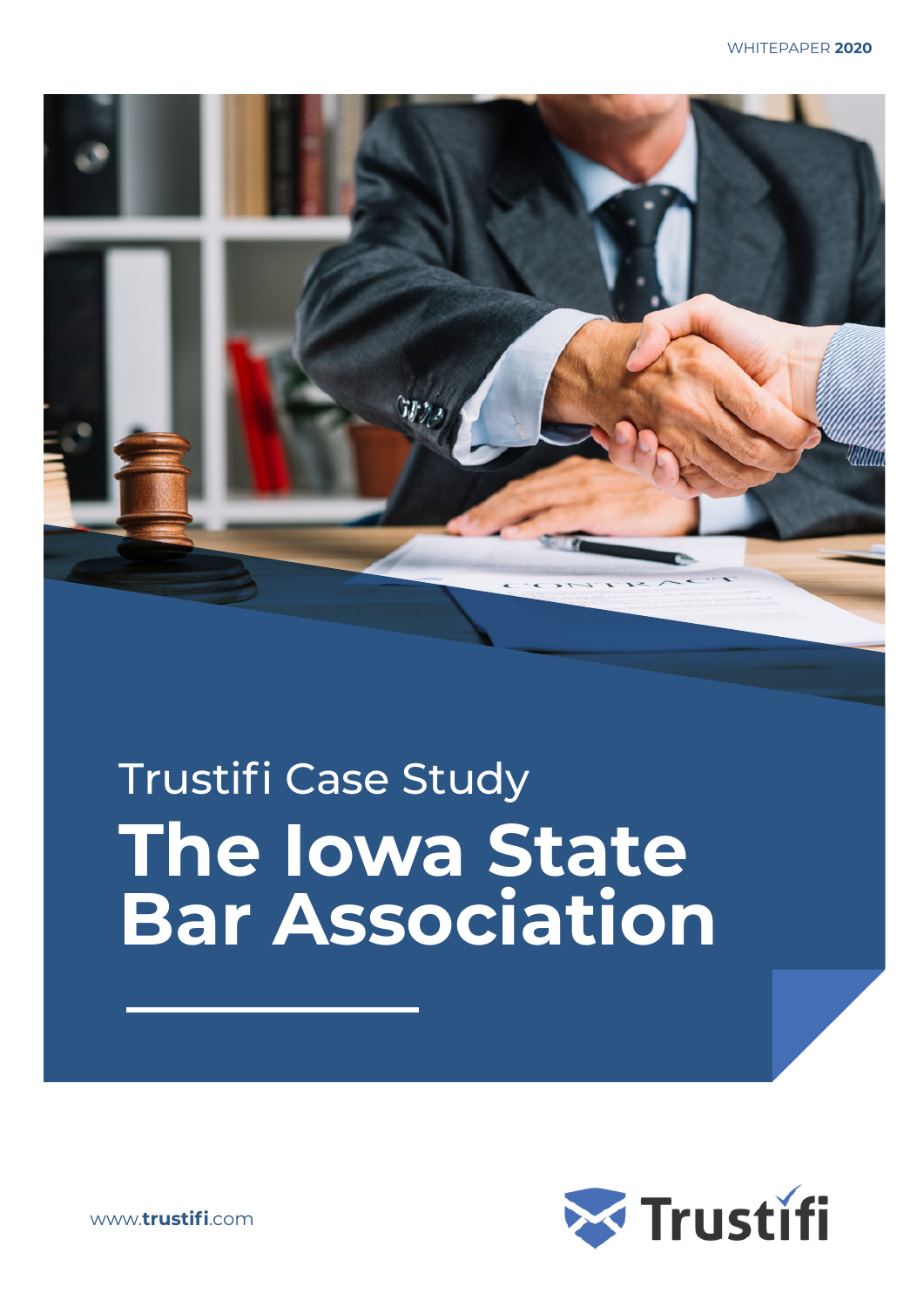



### **IOWA STATE BAR ASSOCIATION RELIES ON TRUSTIFI** FOR SECURE ATTORNEY-CLIENT COMMUNICATIONS

Oldest voluntary state bar association in the US extends Trustifi to members to modernize and secure against email threat vectors.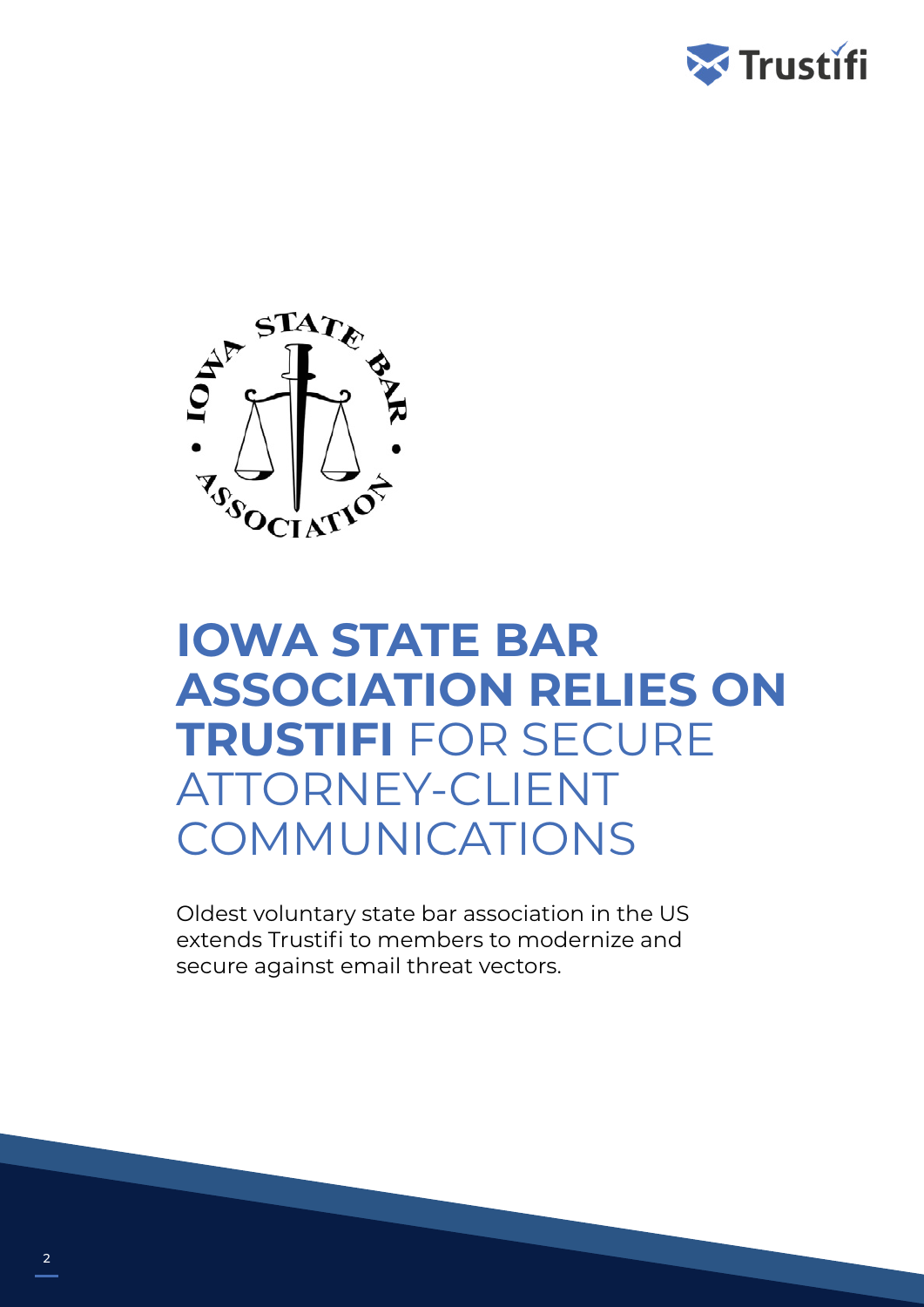

#### **[The Iowa State Bar Association](https://www.iowabar.org/)** (ISBA) is an organization that facilitates professional growth and collegiality among Iowa attorneys. Its mission is to "help Iowa attorneys succeed."

The ISBA represents approximately **8,000 lawyers** from all walks of life and across all practice areas, in Iowa's 99 counties and beyond.

*"Our attorneys span four generations. Finding an email security solution that was accessible for all was paramount in our decision. Trustifi was not only the easiest to use, but also the most trustworthy being the first federally-accepted method of sending legal documents."* 

#### *Harry Shipley*

Assistant Executive Director of the ISBA

#### **Inconvenient Security Experiences Deter Adoption**

Prior to using Trustifi, an ISBA attorney became the victim of a man-in-the-middle (MITM) attack. During the attack, the cybercriminal was able to impersonate the attorney and hijack his email account in order to illegally wire **\$400,000**, which was never recovered.

The ISBA was keenly aware of the dangers of business email compromise, and that email was now a primary attack vector. Despite this, a majority of the membership base was too engrossed in the day-to-day demands of the legal profession to be troubled by improving their security posture beyond virus protection.

Beyond being apathetic towards security improvement, attorneys demand absolute privacy for their clients—making them dubious of digital resources, especially after cumbersome encryption experiences.

"*Change is uncomfortable, and that was the case for our membership base*," said Harry Shipley, Assistant Executive Director of ISBA. "*After hearing of our attorney's cybersecurity incident, I knew we had to help our members mature their security practices so history didn't repeat itself. Even in the face of resistance*." The challenge was that the techsavviness of his members varied greatly and many viewed email encryption as something only "technology people" use.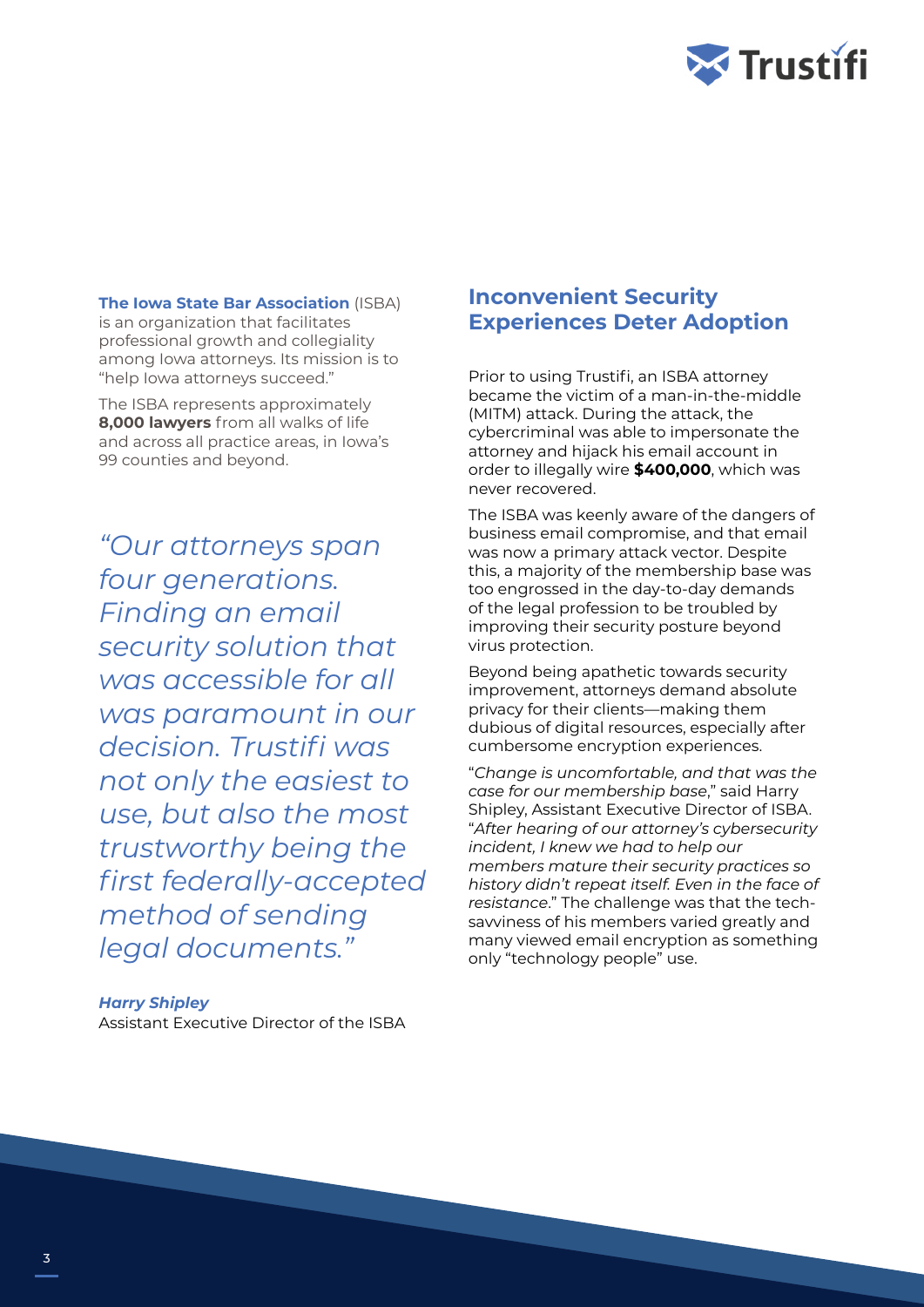

#### **Making a Case for Trustifi**

While evaluating email encryption solutions, Shipley was frustrated with the nickel and dime pricing that required payment for each plugin. Seeking a solution that would scale for thousands of members, complex pricing was an insurmountable obstacle.

Unlike the competitors, Trustifi's solution was the ideal balance of user-friendly, advanced technology at a flat price. Using a SaaS model, Trustifi was able to partner with ISBA to resell its email security platform to 80% of the state's attorneys at a deep discount as a benefit of association membership.

According to Shipley, small firms comprise the majority of his membership, which means there is no IT person on staff. Trustifi excels in these situations with simple deployment that takes less than fifteen minutes. He also noted that in the rare occasion that the infrastructure was more complex, Trustifi took immediate action to remotely rectify any roadblocks.

#### **Iowa Attorneys Side With Security**

Initially, many attorneys were hesitant to implement Trustifi. Now, that we have a large adoption rate, the feedback is overwhelmingly positive. Trustifi has swayed even our seasoned attorneys who have gone their whole careers without email security because they considered it unnecessary.

"*When all you know is time-intensive email encryption and decryption, of course you don't want to use it*," said Shipley. "*Since our first conversation with the Trustifi team to today, we have witnessed an impressive evolution to the comprehensive email security platform currently available*."

As cyber threats continue to change, Shipley is confident Trustifi will be one step ahead to provide top-notch email protection.

## "

*Trustifi puts security and control in the hands of our attorneys. They can choose to encrypt—or not. Regardless, their email is always secure because Trustifi constantly checks for fraudulent emails, malware, and phishing schemes.*

*When you choose Trustifi, it's not just email encryption—you're getting a holistic email security solution. Want to recall an email? Instead of the traditional method that essentially says "please don't read this email," you can track, recall, and/or modify any sent emails.*